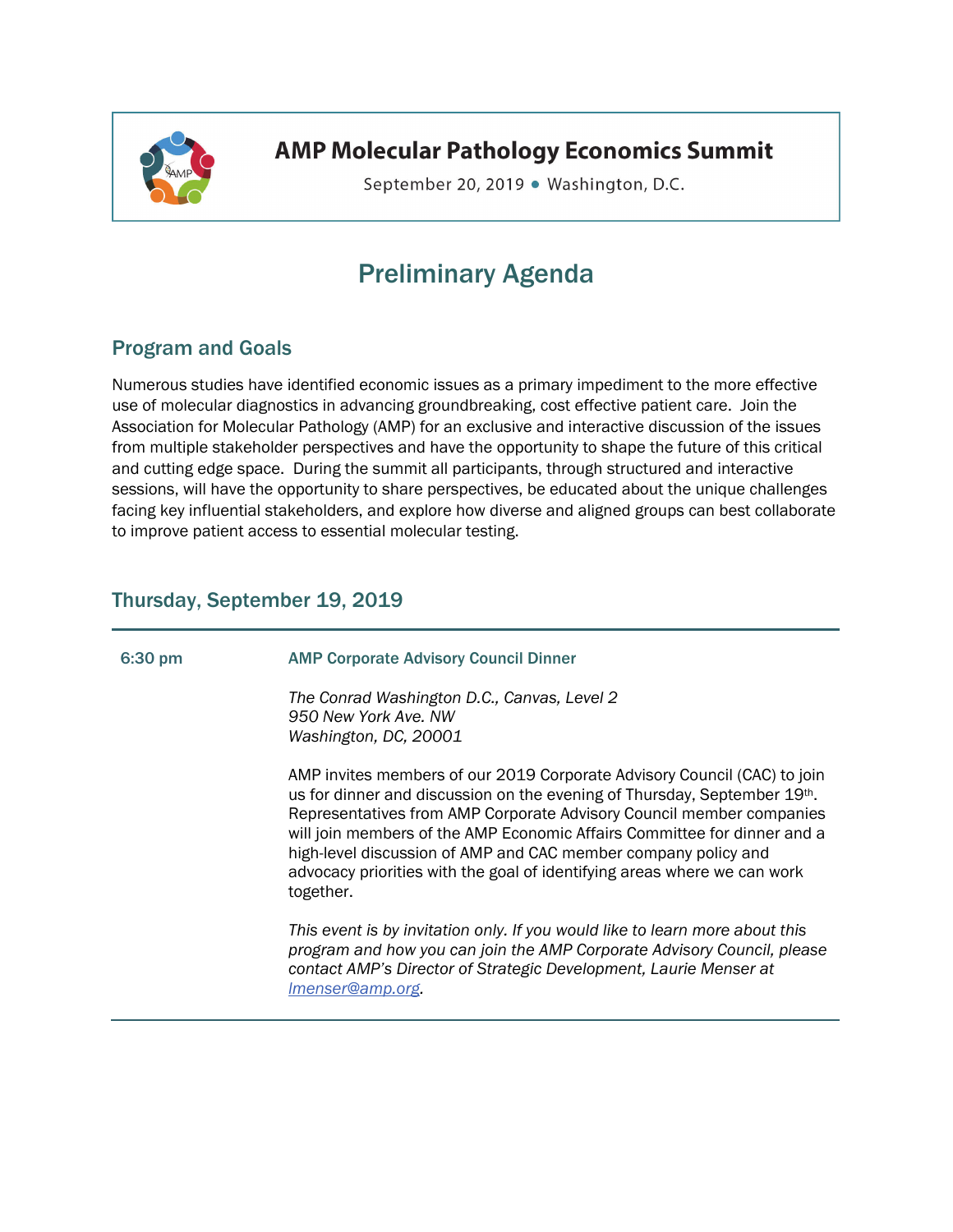# Main Program

# Friday, September 20, 2019

| $7:30$ am | <b>Registration and Breakfast</b><br>The Conrad Washington D.C., Conservatory Ballroom A/B, Level 2<br>950 New York Ave, NW<br>Washington, DC, 20001                                                                                                                                                                                                                                                                                                                                                                                                                                                                                                                                                                                                                                                                                                                                                                                                                                                                                                                                                                                                                                                                                                                                                                                                                                                                                                                                                                                                                                                                                                                                                                        |
|-----------|-----------------------------------------------------------------------------------------------------------------------------------------------------------------------------------------------------------------------------------------------------------------------------------------------------------------------------------------------------------------------------------------------------------------------------------------------------------------------------------------------------------------------------------------------------------------------------------------------------------------------------------------------------------------------------------------------------------------------------------------------------------------------------------------------------------------------------------------------------------------------------------------------------------------------------------------------------------------------------------------------------------------------------------------------------------------------------------------------------------------------------------------------------------------------------------------------------------------------------------------------------------------------------------------------------------------------------------------------------------------------------------------------------------------------------------------------------------------------------------------------------------------------------------------------------------------------------------------------------------------------------------------------------------------------------------------------------------------------------|
| $8:00$ am | <b>Welcome and Opening Remarks</b><br>Speaker: Samuel Caughron, MD, Chair, AMP Economic Affairs Committee,<br>MAWD Pathology Group, P.A.                                                                                                                                                                                                                                                                                                                                                                                                                                                                                                                                                                                                                                                                                                                                                                                                                                                                                                                                                                                                                                                                                                                                                                                                                                                                                                                                                                                                                                                                                                                                                                                    |
| $8:15$ am | Real World Perspectives from Key Stakeholders: Challenges and<br><b>Opportunities in Molecular Diagnostics</b><br>Facilitator: Amy Miller, PhD<br>Multiple stakeholders from different industries are affected by the<br>economic challenges plaguing clinical molecular diagnostics. Each<br>industry and stakeholder is uniquely impacted, but there is common<br>alignment around an interest in improving the overall economics for<br>diagnostic testing. Advances in diagnostic testing and closely related<br>therapies are driving precision medicine, while at the same time continuing<br>to challenge current paradigms for molecular diagnostic coding, coverage<br>and reimbursement. During the morning session, a series of roundtable<br>discussions will be held, each focused on a specific stakeholder<br>perspective including clinical laboratories, pharmaceutical companies, in<br>vitro diagnostic manufacturers, and patient advocacy groups. Interactive<br>candid discussions will explore the unique challenges confronting each of<br>these stakeholder groups, with the ultimate goal of mutual understanding<br>and identification of common areas in which to assign resources to<br>improve the economics in pursuit of best patient care.<br>Pre-summit contemplation of the following questions will assist in framing<br>the conversations:<br>What are the biggest economic issues in molecular diagnostics that<br>are barriers for your organization or members? Consider<br>commenting on issues such as:<br>PAMA reform; Laboratory Benefit Managers; coding; NCCI<br>edits; National Coverage Determination for Next<br>Generation; coverage criteria (i.e., "clinical utility"); |
|           | Sequencing for Advanced Cancer, etc.                                                                                                                                                                                                                                                                                                                                                                                                                                                                                                                                                                                                                                                                                                                                                                                                                                                                                                                                                                                                                                                                                                                                                                                                                                                                                                                                                                                                                                                                                                                                                                                                                                                                                        |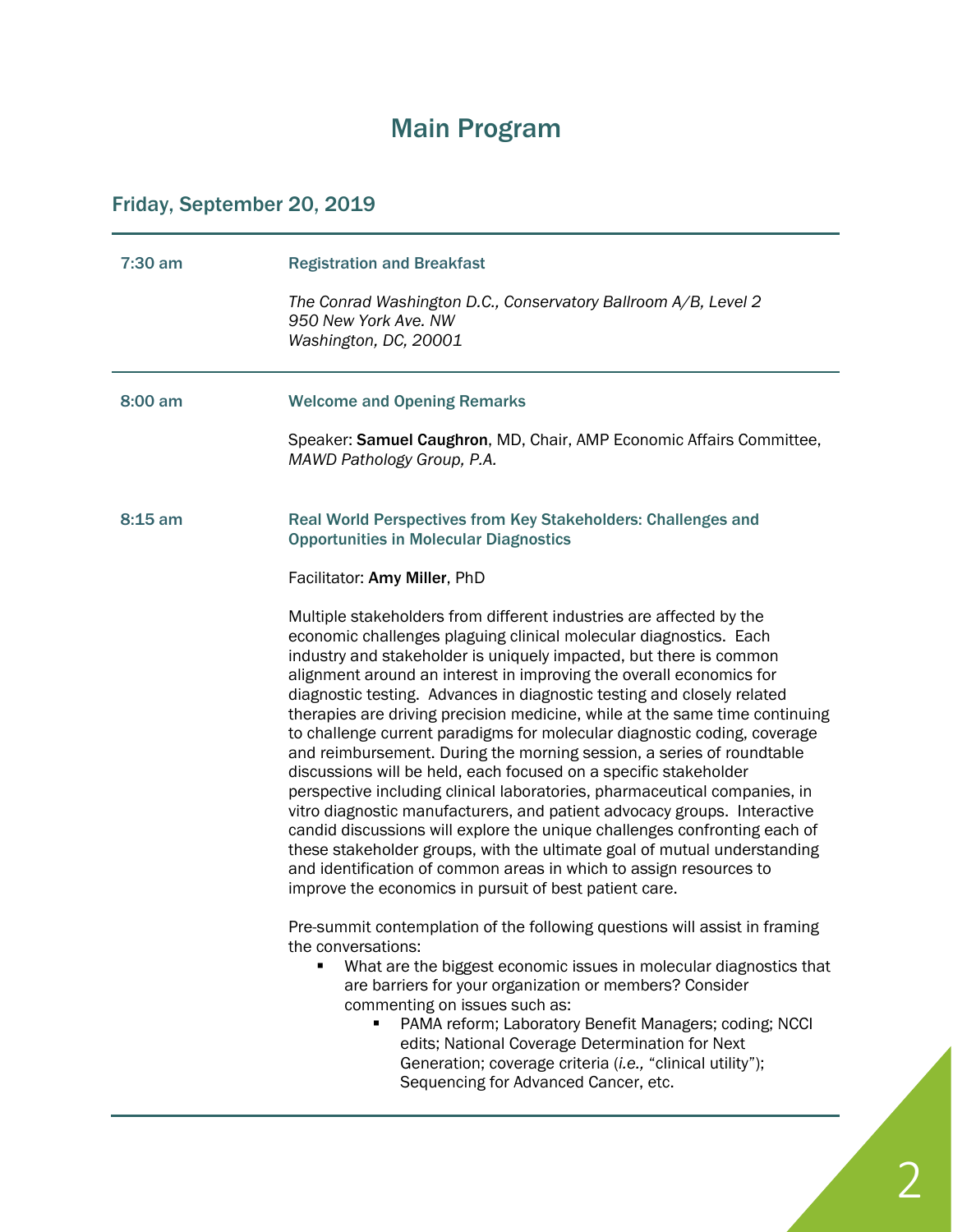|            | Are there aspects of molecular diagnostic testing reimbursement<br>٠<br>where stakeholders have been their "own worst enemy?"<br>Within the stakeholder community, where is there the biggest<br>٠<br>disconnect between established reimbursement policy and actual<br>clinical practice? What negative impact has it had?<br>How is the regulatory landscape affecting laboratory economics?<br>п |
|------------|-----------------------------------------------------------------------------------------------------------------------------------------------------------------------------------------------------------------------------------------------------------------------------------------------------------------------------------------------------------------------------------------------------|
| 10:00 am   | <b>Coffee Break</b>                                                                                                                                                                                                                                                                                                                                                                                 |
| $10:15$ am | <b>Panel Discussion: Defining Key Themes</b>                                                                                                                                                                                                                                                                                                                                                        |
|            | Facilitator: Amy Miller, PhD                                                                                                                                                                                                                                                                                                                                                                        |
|            | The facilitator will lead a discussion with panel members representing each<br>stakeholder group to unpack the themes revealed in the roundtable<br>discussions.                                                                                                                                                                                                                                    |
| 12:00 pm   | Lunch                                                                                                                                                                                                                                                                                                                                                                                               |
| $1:00$ pm  | <b>AMP Economic Affairs Committee Coding, Coverage and Reimbursement</b><br><b>Strategies</b>                                                                                                                                                                                                                                                                                                       |
|            | Speakers: Samuel Caughron, MD, Chair, AMP Economic Affairs Committee,<br>MAWD Pathology Group, P.A.                                                                                                                                                                                                                                                                                                 |
|            | Pranil Chandra, DO, Vice-Chair: Coverage Decisions, AMP Economic Affairs<br>Committee, PathGroup, LLC                                                                                                                                                                                                                                                                                               |
|            | Anthony Sireci, MD, MSc, Vice-Chair: New Codes and Pricing, AMP<br>Economic Affairs Committee, Loxo Oncology                                                                                                                                                                                                                                                                                        |
|            | Leaders for the AMP Economic Affairs Committee will present the current<br>and future advocacy resources, strategies, opportunities and objectives of<br>the AMP Economic Affairs Committee in the areas of coding, coverage and<br>pricing. The speakers will highlight past successes and lessons learned<br>through advocacy efforts and answer questions from participants.                     |
| $1:30$ pm  | <b>Coffee Break</b>                                                                                                                                                                                                                                                                                                                                                                                 |
| $1:45$ pm  | <b>Facilitated Discussion: Identifying High Impact Solutions</b>                                                                                                                                                                                                                                                                                                                                    |
|            | Facilitator: Amy Miller, PhD                                                                                                                                                                                                                                                                                                                                                                        |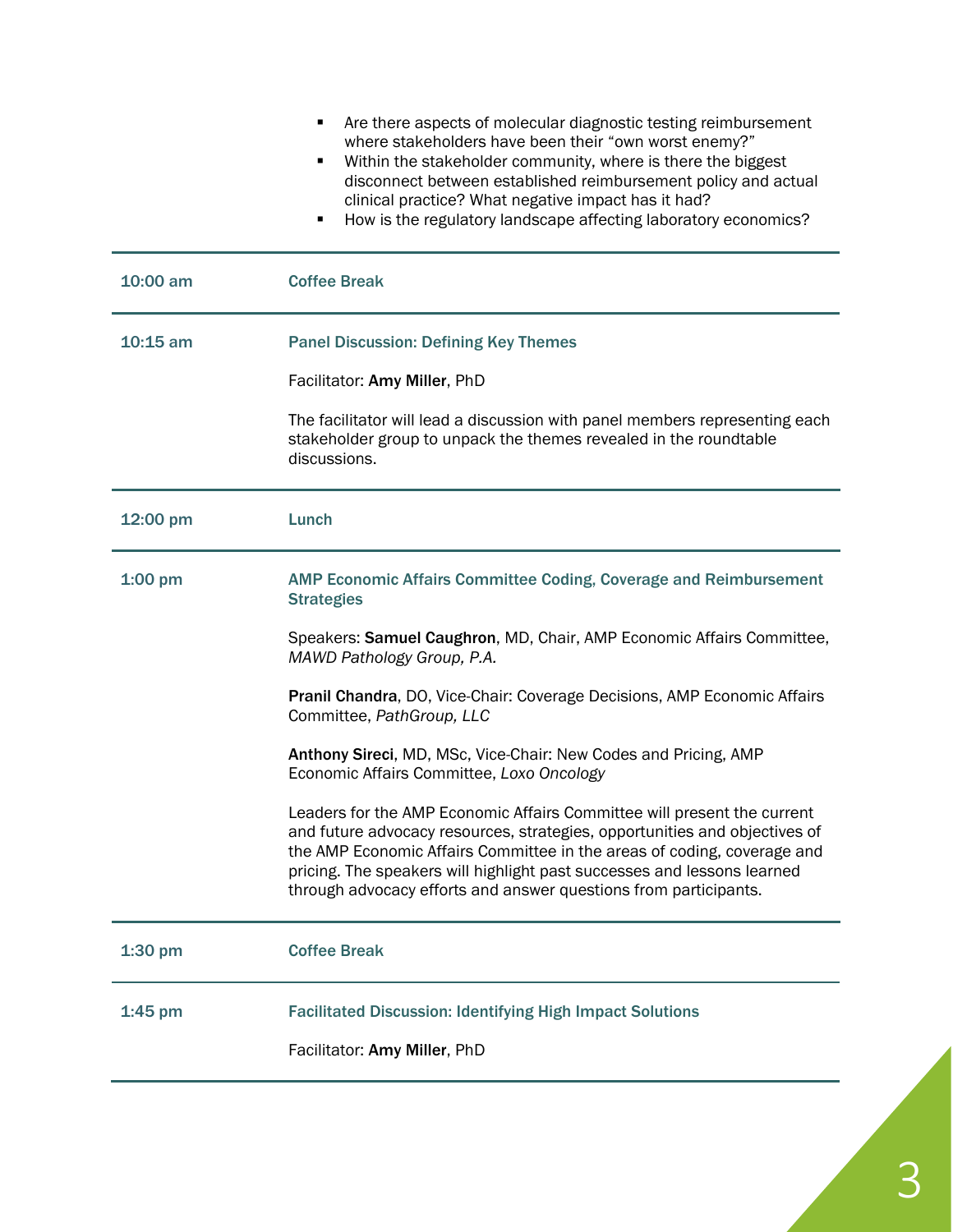|           | Participants will join in discussion on how the themes from the morning<br>session can be addressed through stakeholder's advocacy activity. The<br>objective of this session is to identify potential policy solutions on which<br>stakeholders can align in allocating resources to improve molecular<br>diagnostic testing coding, coverage, and/or pricing, whether it is through<br>individual or collaborative approaches. |
|-----------|----------------------------------------------------------------------------------------------------------------------------------------------------------------------------------------------------------------------------------------------------------------------------------------------------------------------------------------------------------------------------------------------------------------------------------|
|           | The following questions will assist in framing the conversation:<br>Are there achievable novel approaches that should be considered<br>in order to achieve the desired outcomes?<br>How can we best work to ensure patient access to molecular<br>٠<br>diagnostic testing throughout the healthcare system?<br>Is it possible to achieve a commitment to action from the<br>٠<br>stakeholders in the room?                       |
| $3:00$ pm | <b>Closing Remarks and Next Steps</b><br>Speaker: Samuel Caughron, MD                                                                                                                                                                                                                                                                                                                                                            |
| 3:30 pm   | <b>Depart</b>                                                                                                                                                                                                                                                                                                                                                                                                                    |

## **Biographies**

#### Program Chair



Samuel K. Caughron, MD, is the current Chair of AMP's Economic Affairs Committee, and a member of AMP's Professional Relations Committee and Board of Directors. Before becoming Chair, Dr. Caughron served on the Economic Affairs Committee as co-chair from 2010-2014, as well as serving on the Nominating Committee from 2012-2014.

In addition to his service to AMP, Dr. Caughron has served on professional pathology and medical committees for the College of American Pathologists, Association of Community Cancer Centers, Missouri Society of Pathology,

the Catholic Medical Association Guild-Kansas City, American Pathology Foundation, the Kansas Medicare Carrier Advisory Committee, and the Medicare Evidence Development & Coverage Advisory Committee.

Dr. Caughron is the Chair of Pathology and Laboratory Medical Director for Shawnee Mission Medical Center. Since 2009, Dr. Caughron has also served as the President and CEO of the MAWD Pathology Group and the Founding Director of the MAWD Molecular Laboratory in Kansas City, Missouri. He is Board Certified in Anatomic and Clinical Pathology and Molecular Pathology. Dr. Caughron received his medical degree and did his Anatomic and Clinical Pathology residency at Creighton University Medical Center in Omaha, Nebraska. He completed his Molecular Genetic Pathology fellowship at